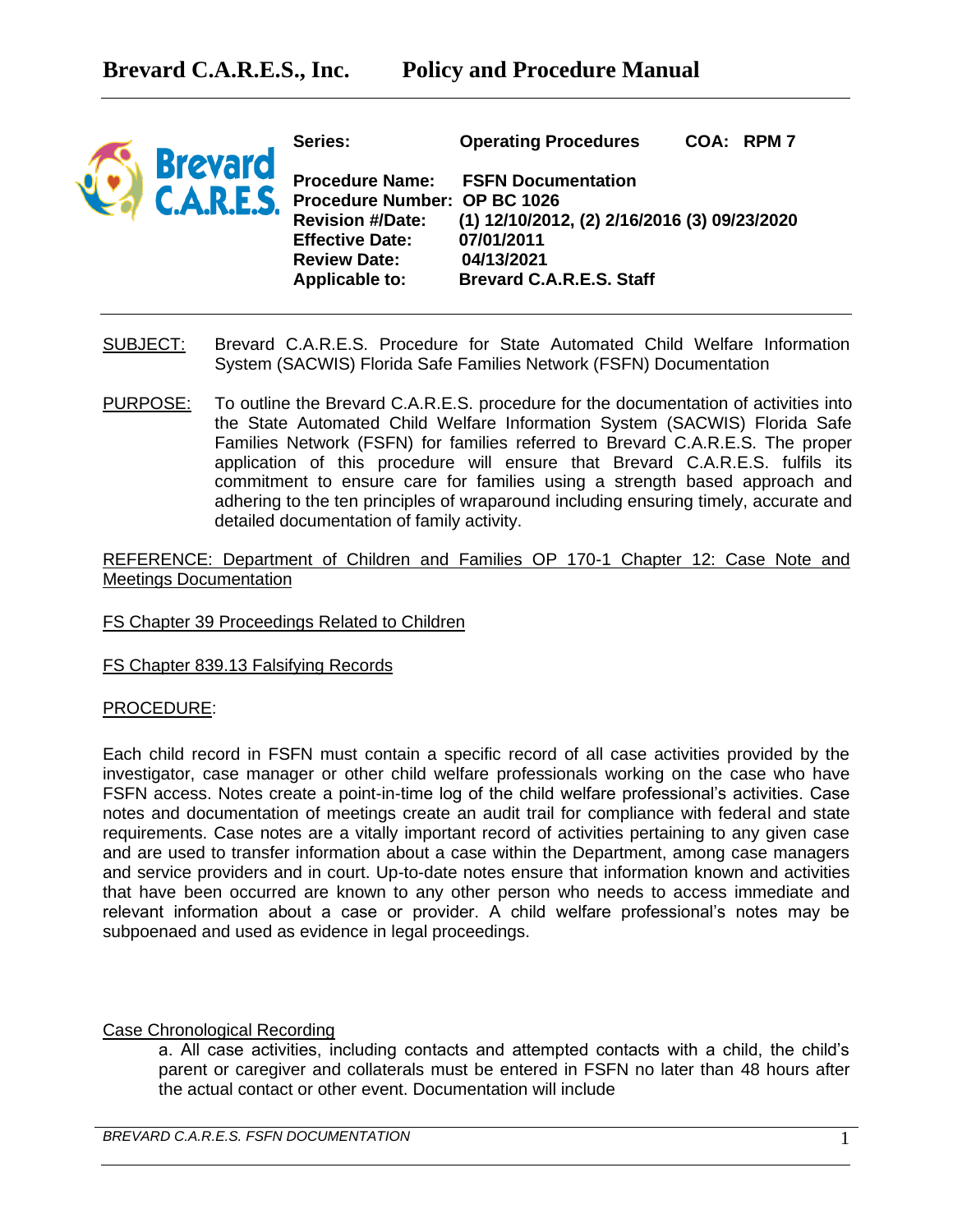- (1) Who was present
- (2) Where the meeting/contact occurred
- (3) Type of contact
- (4) What was discussed
- (5) Date of meeting/contact (day, month and year)
- (6) Purpose of the contact
- (7) Interactions between all family members
- (8) Contact attempts for non-offending parents.
- (9) Safety plan discussion
- (10) Individual conversations with each verbal child

b. Notes are automatically date and time stamped with the date and time that the note was entered. The staff member responsible for the note entry will enter the actual contact begin date and time. The staff member will also complete the note category, type and participants that the note pertains to.

c. When a face-to-face contact is required, the "Face to Face" hyperlink on the FSFN case note page should be completed in order to document for each participant selected whether a face to face contact was completed, attempted or not attempted. A "Reason Not Seen" will be provided for face-to-face contacts that were attempted or not completed.

d. Case notes will provide the most pertinent facts gathered and observations about the child or family that will be used in developing or updating a family assessment or FFA-O, Progress Update, or other case record documentation.

(1) Case notes will contain cohesive information that provides a summary of what was learned as a result of the contact or effort to achieve the contact.

- (a) Progress towards completion of care plan objectives within the required timeframes
- (b) Effectiveness of current services and identification of additional services needed
- (c) Observations of the child's development, physical condition and interaction with the parent or caregiver and household members
- (d) Assessment of progress in tasks and services aimed at ensuring the child's well-being, including educational, emotional, developmental,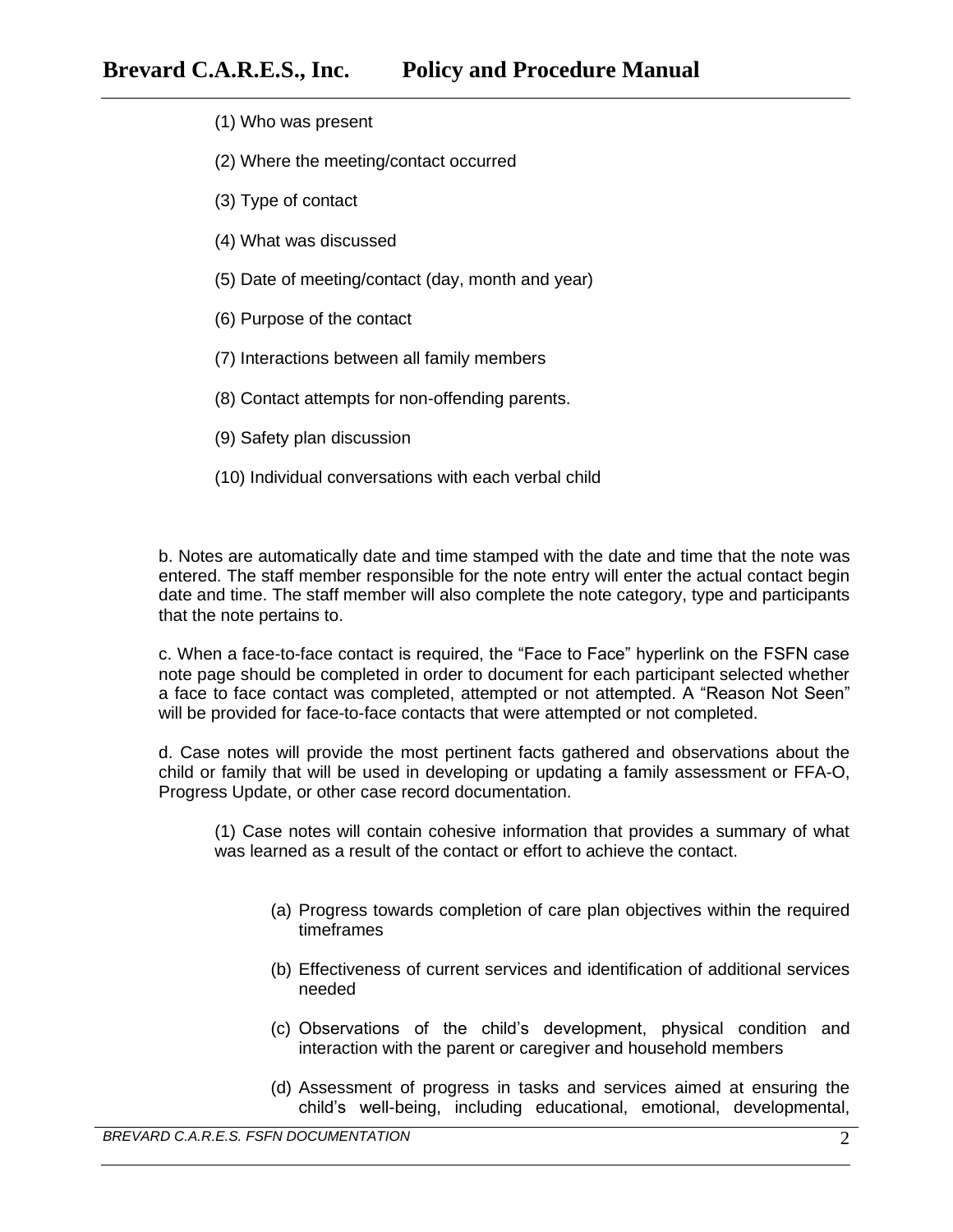physical or mental health needs and behavior change rating, (precontemplation, contemplation, action or maintenance.)

- (e) When the child is scheduled for a Child Health check-up according to the periodicity schedule and whether steps are being taken to ensure the child receives this service
- (f) Interviews with children should be documented as being done not in the presence of the caregiver,
- (g) All interviews should focus on safety, permanency and well-being and evidence supported in the case notes
- (h) Safety and risk assessment should be updated and documented at each contact.
- (i) When applicable, case notes must also address sufficiency of the current safety plan and whether it is the least intrusive.
- (j) Discussion about absent parent.

(2) Notes can be brief, capturing the most important facts learned including behaviors/conditions observed. Notes do not have to be in a formal sentence or paragraph structure or provide a flowing narrative.

(3) Case notes shall not contain a specific reference to the child's or any other family member's HIV infection or AIDS. A general term such as child's "chronic illness" will be used.

(4) Conclusions, opinions or analyses that are gathered from persons contacted must be labeled as such and attributed to the person making them. Notes may only reflect phrases, quotes, sentence fragments, lists. Examples may include:

- (a) Discussed school attendance, grades, child's friends and activities.
- (b) Explored possible ways to help child (parent, caregiver, etc.).

(c) Mother stated her worries about child's hitting and biting behaviors in child care; concerns about husband's abusive and controlling behaviors (won't allow her to work outside home; inadequate weekly allowance for household expenses; not allowed to have cell phone; not allowed to use car).

(5) Case notes will provide evidence of the following:

e. When a child makes a disclosure of maltreatment to a Brevard C.A.R.E.S. staff member that is likely to result in a criminal investigation, more detailed documentation should be provided as follows: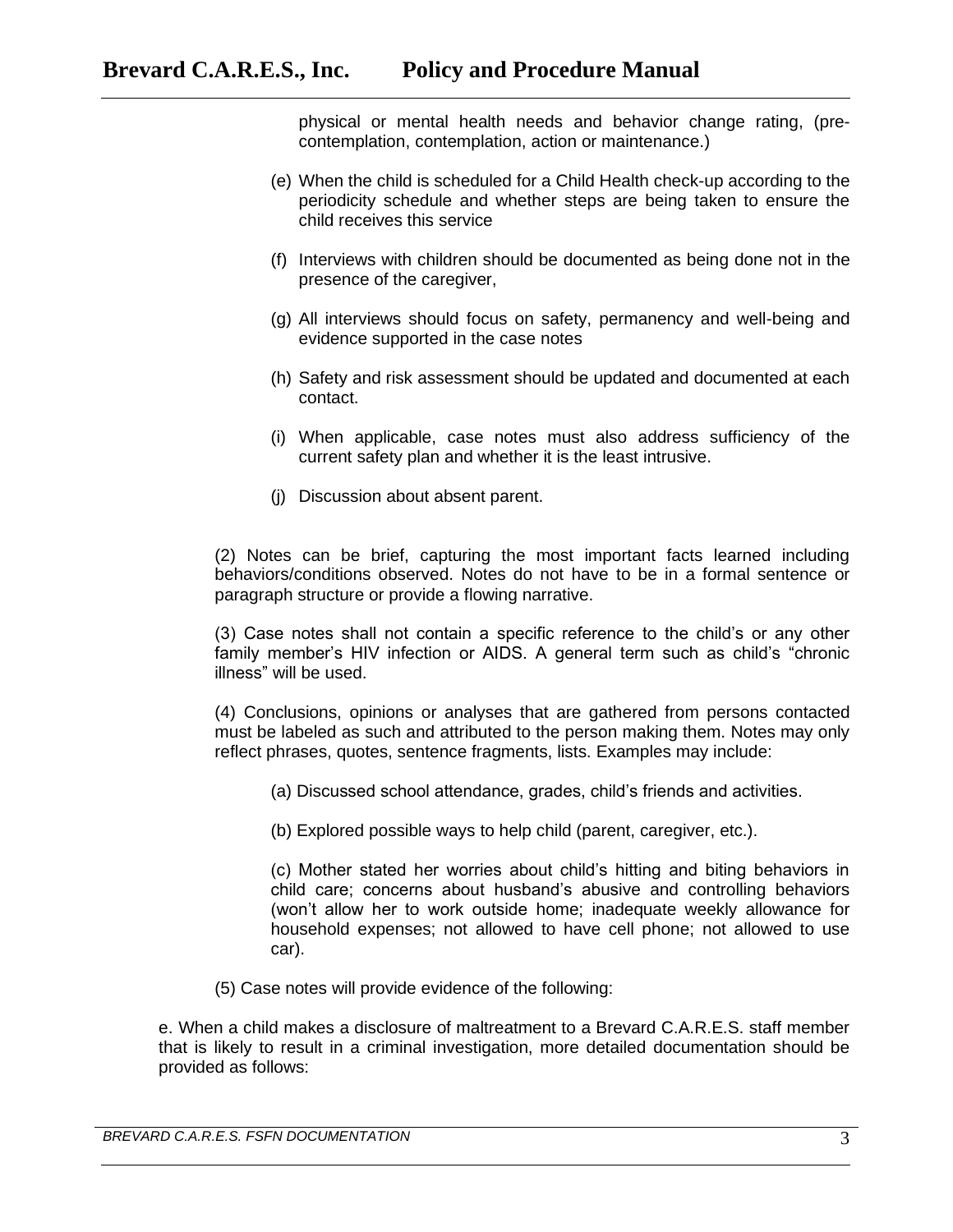(1) To the extent possible, document the questions that the child welfare professional asked to elicit the child's response.

(2) Document as closely as possible the child's statements.

f. A FSFN user may create a chronological note for another user provided he or she logs into FSFN using his or her unique and assigned User ID and password. Under no circumstances should a FSFN user ever log into the system using another person's User ID and password.

(1) If the "Staff Member Making Contact" is not the same as the person for whom the FSFN user is creating the note, this this should be clearly documented and explained in the chronological note narrative section.

(2) The FSFN user for whom the note was created is responsible for validating the accuracy of the information.

Handwritten Field Notes. Contact notes may be handwritten in the field and scanned into the case note page in FSFN as long as the child welfare professional's supervisor considers them to be legible.

a. The staff member is required to create a note in FSFN to capture the note type, date, time, persons contacted, and a summary of the important facts gathered. The note should include a statement to see the associated scanned note.

b. A word document may be created and the contents copied to the Contact Note text field. It should be noted that use of the following two characters "< the symbol for less than" and "> the symbol for greater than" will result in text being deleted in FSFN when narrative from a word document is copied.

- c. Supervisors will work with staff to ensure that handwritten case notes are:
	- (1) Legible;
	- (2) Succinct; and,
	- (3) Relevant.

#### Supervisor Review

a. The supervisor must review each case note recording at least monthly and review the complete case file every 90 days. The supervisor should provide guidance and direction to the staff member in rectifying any deficiencies in documentation and any barriers to the safety, well-being or permanency of the child(ren). Supervisors should look at the supervisor review as an opportunity to mentor their staff. Supervisors must enter their case reviews into FSFN using the Supervisor Review note type for each child in the case.

- b. The Supervisor Review must include:
	- (1) Date of Supervision and individuals present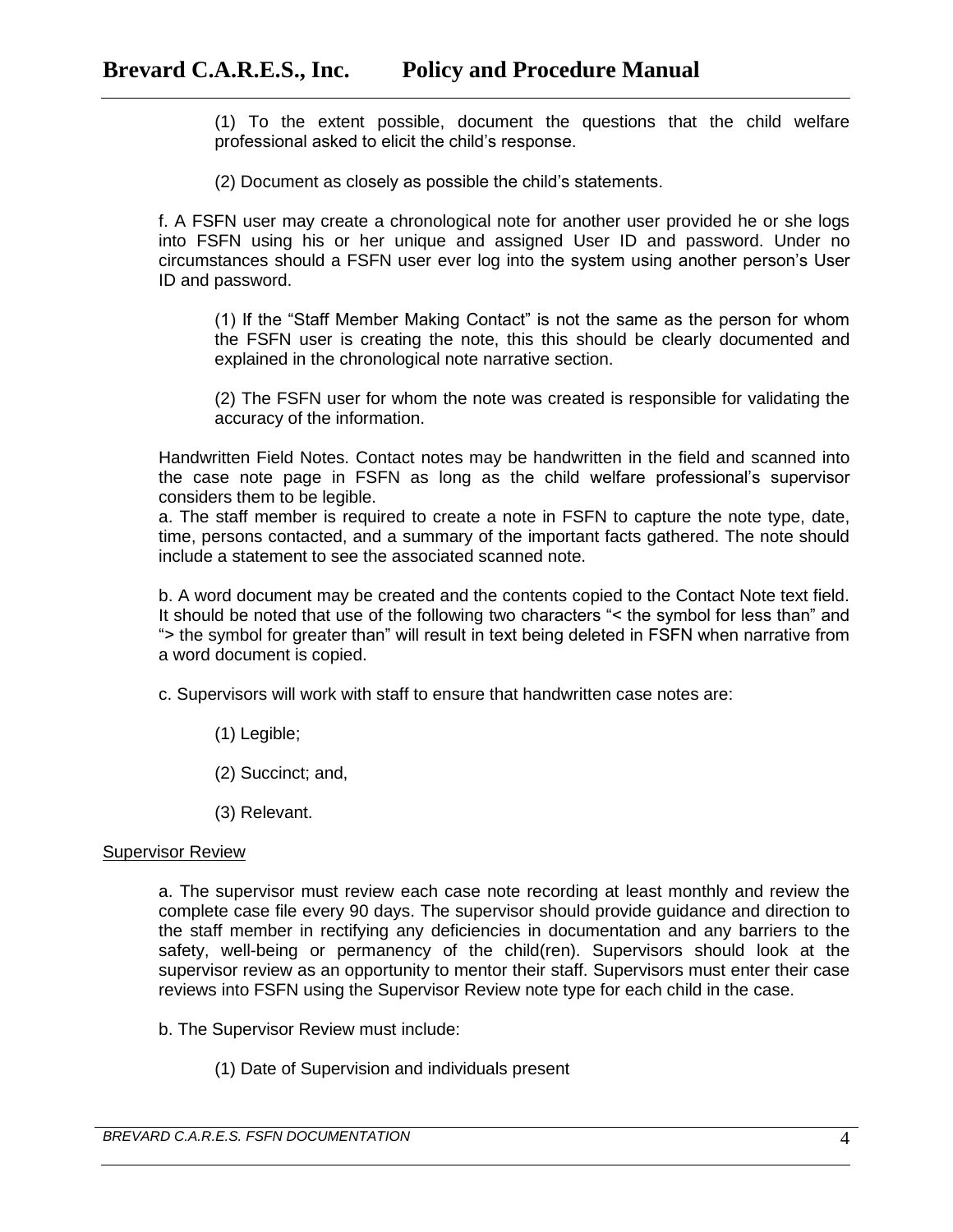(2) Topics discussed including progress and barriers as it relates to the Care Plan and any guidance/direction given by the supervisor as it relates to overall case activities

- (3) Tasks and who is responsible
- (4) Follow-up on tasks identified in previous supervisor reviews

(5) When the review also serves the dual purpose of a required supervisor consultation, a cross reference should be entered in Supervisor Case Consultation page to ensure credit for required consultation (do not enter same details or "cut and paste;" only enter a brief cross-reference).

c. The FSFN Supervisor Consultation page will be used to document all the following:

(1) All consultations with investigators associated with any type of safety planning and management activities such 2nd Tier Consultations, other secondary case reviews and any Rapid Safety Feedback.

(2) All required consultations with case managers associated with FFA-O or Progress Updates.

(3) The Note type of "Supervisor Consultation" should be used for consultations associated with including any required safety plan management activities such as approval of a Family-Made Arrangement, and other case planning/monitoring activities.

#### Team Meetings

The FSFN Meeting page will be used to formally document meetings, participants and meeting outcomes. The Meeting page may also be used to schedule a meeting and notify intended participants.

a. The case transfer conference will be recorded using "Meetings" functionality in FSFN, selecting Case Transfer meeting (ESI) to document that the meeting has been completed and any follow-up information that is necessary to complete the transfer. The supervisor will document the actual date and time that the case has been accepted by using the "Case Accepted" box on the Case Transfer meeting page.

b. The following information about meetings will be recorded:

(1) Date and time of meeting.

(2) Brief statement as to reason for meeting and outcomes, in particular any decisions made.

- (3) Participants.
- (4) Meeting type as listed above.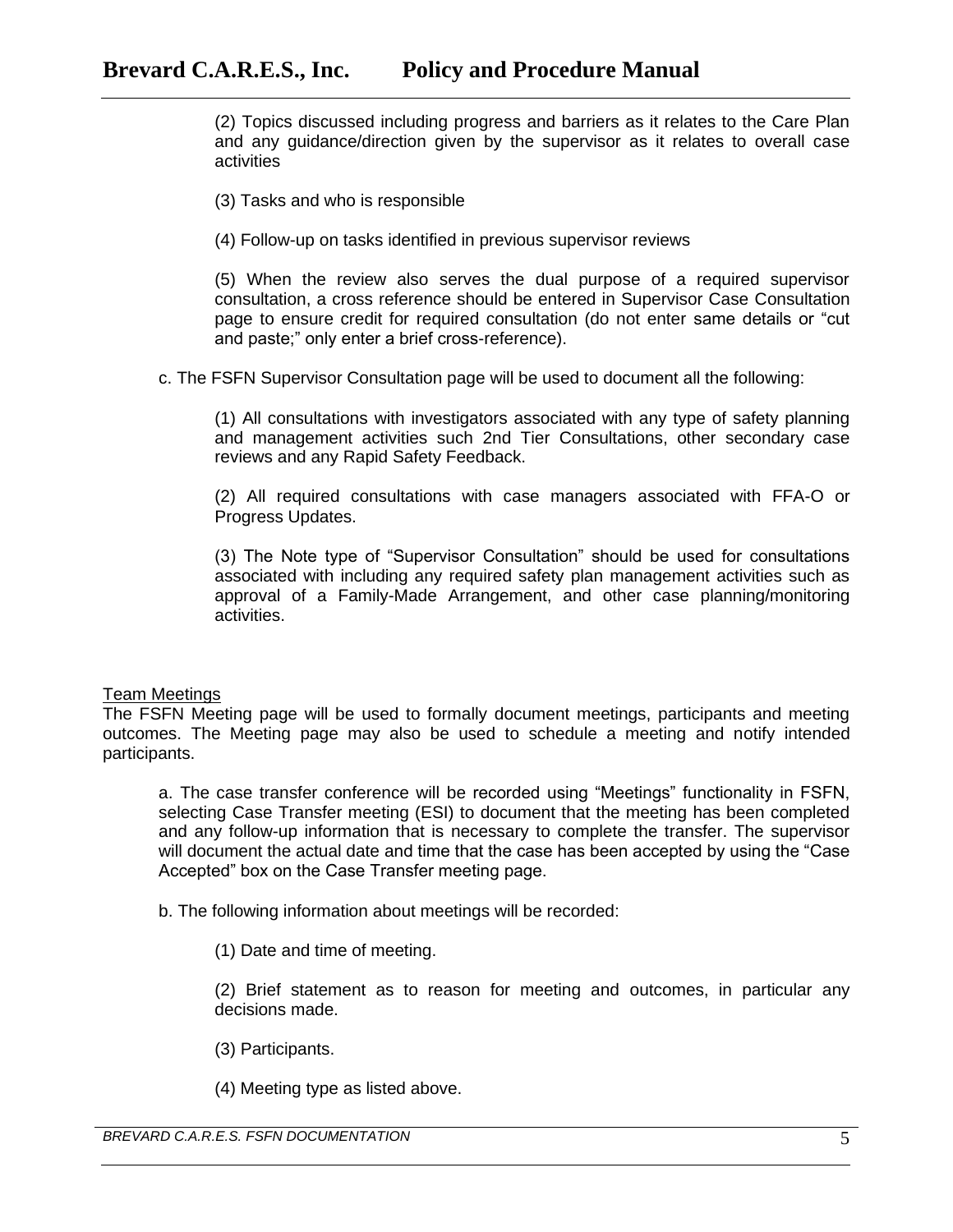c. When a required monthly face-to-face contact with a parent/legal guardian occurs during a meeting, in addition to the meeting documentation the contact should be documented in Case Notes. The face-to-face contact note should describe any conversation with the parent that is not reflected in the Meeting note. A cross reference to the Meeting note should also be provided.

d. Other than face-to-face contacts, there should not be a duplicate entry in Case Notes about a meeting documented in the meetings page.

e. The Meeting type "Supervisor Meeting" should be used when the supervisor, staff member and another program manager and/or specialist meet and there is not an existing meeting value for a required purpose.

#### Family Support Services

Family Support functionality in FSFN will be used to document all C.A.R.E.S. Wraparound Program services provided to families. The following information must be documented in FSFN as indicated below:

a. The begin date and the date case is closed. The date the family agrees to engage in services as verified by the service provider is considered to be the begin date.

b. A brief summary of the reason for the family referral and the recommendations from the assessment will be described in the "Status Begin Comments" narrative field. The summary will include services to be provided and expected outcomes.

c. The Family Support Type will be "Prevention".

d. The FSFN Family Support module requires the creation of a "Risk Factor" page which can be updated based on subsequent assessments. The initial risk level entered must be the risk level as determined by the actuarial risk tool completed at the conclusion of the investigation. Any subsequent risk levels determined by assessments completed by the service provider shall be documented using either the "Update" or "Closure" options, as appropriate.

(1) When a family has been referred for family support services due to Human Trafficking and there was no actuarial risk assessment completed by the child protective investigator, then the risk level will be entered as Very High.

(2) The FSFN Family Support module requires the creation of a "Risk Factor" page which can be updated based on subsequent assessments. "Risk factor" as used on this page in FSFN does not refer to the items that were marked on the actuarial risk assessment. Rather, the service provider should conduct an assessment of barriers to sustainable safety and, collaboratively with the family, identify areas of family life that will be addressed.

e. Any additional assessments that the service provider refers the family to (such as mental health and substance abuse) shall be uploaded into case notes.

f. Status Ending Comments should include a summary of the reason for case closure including a family's refusal to begin or continue receiving services offered. Summary must include the documentation of successful interventions. If there is a "close the loop" staffing, the outcome and efforts to reengage the family must be documented.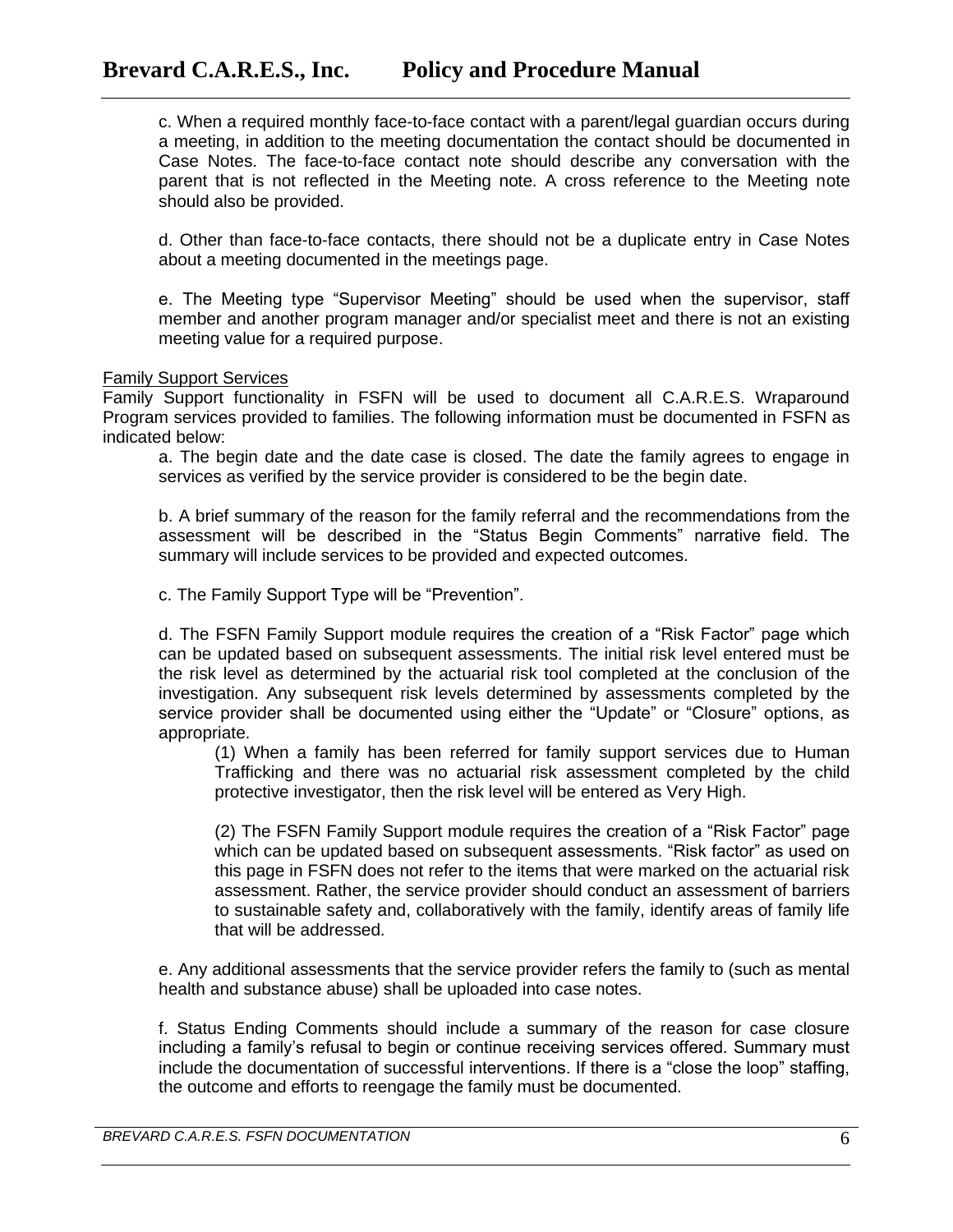g. If a case remains open over 12 months, rationale for continuing Family Support Services must be captured in a case note.

h. Contact notes will summarize the essence of what happened during each contact as it related specifically to the Family Support Services being provided.

## Falsification of Records

- a. Pursuant to the Florida Statute 839.13(1), 'if any judge, justice, mayor, alderman, clerk, sheriff, coroner, or other public officer, or employee or agent of or contractor with a public agency, or any person whatsoever, shall steal, embezzle, alter, corruptly withdraw, falsify or avoid any record, process, charter, gift, grant, conveyance, or contract, or any paper filed in any judicial proceeding in any court of this state, or shall knowingly and willfully take off, discharge or conceal any issues, forfeited recognizance, or other forfeiture, or other paper above mentioned, or shall forge, deface, or falsify any document or instrument recorded, or filed in any court, or any registry, acknowledgement, or certificate, or shall fraudulently alter, deface, or falsify any minutes, documents, books, or if any person shall cause or procure any of the offenses aforesaid to be committed, or be in anywise concerned therein, the person so offending shall be guilty of a misdemeanor of the first degree.'
- b. This information shall be included in the individual's personnel file.

## Altering, Destroying, Defacing, Removing, Discarding Records

- a. Pursuant to Florida Statute 839.13(2)(a), 'any person who knowingly falsifies by altering, destroying, defacing, overwriting, removing, or discarding an official record relating to an individual in the care and custody of a state agency, which act has the potential to detrimentally affect the health, safety, or welfare of that individual, commits a felony of the third degree.'
- b. Pursuant to Florida Statue 839.13(2)(b), 'any person who commits a violation of paragraph (a) which contributes to great bodily harm to or the death of an individual in the care and custody of a state agency commits a felony of the second degree.'
- c. Pursuant to Florida Statute 839.13(2)(c), 'any person who knowingly falsifies by altering, destroying, defacing, overwriting, removing, or discarding records of the Department of Children and Families or its contract provider with the intent to conceal a fact material to a child abuse protective investigation, protective supervision, foster care and related services, or a protective investigation, as defined in Chapter 39 commits a felony of the third degree.'